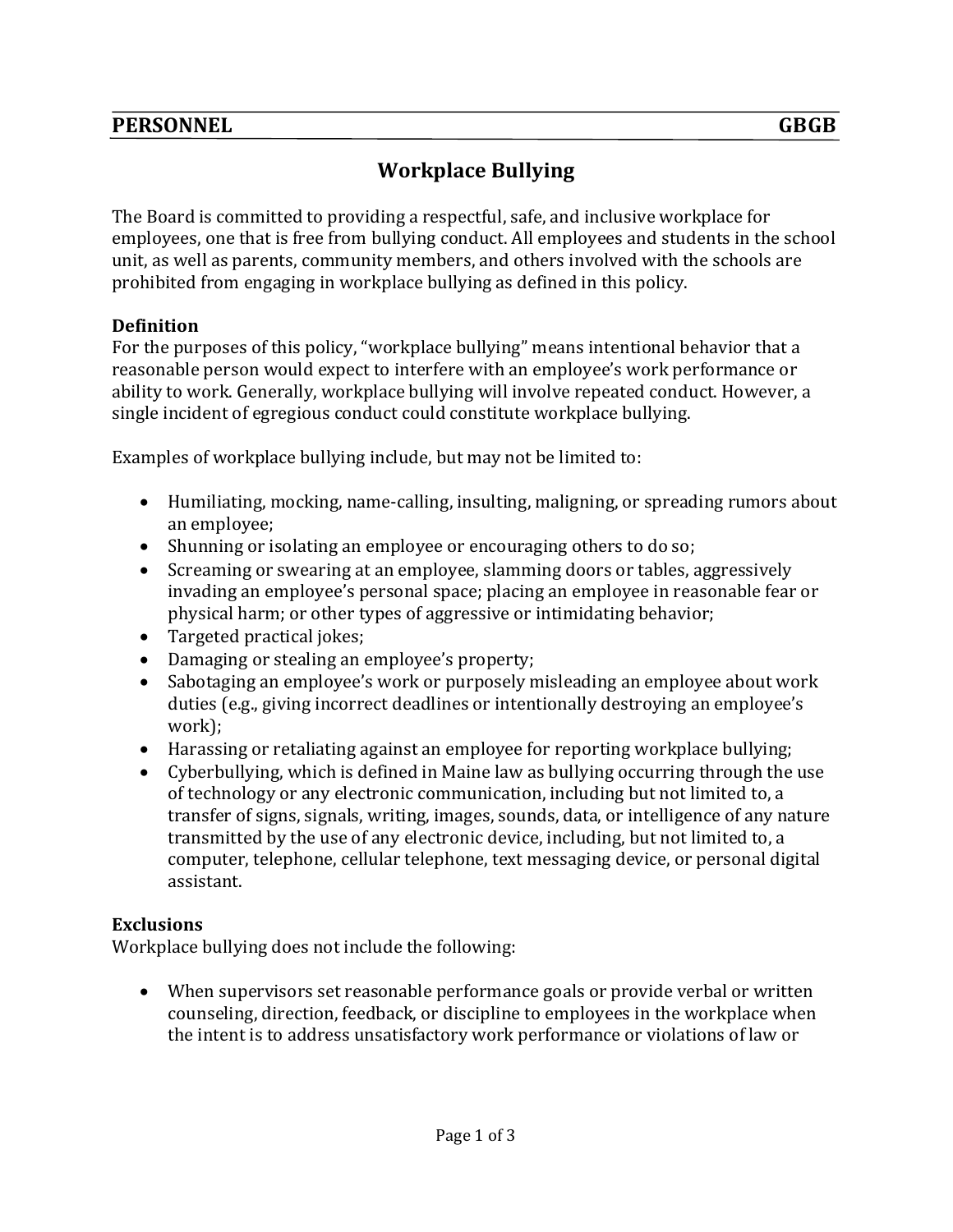school policy;

- When supervisors make personnel decisions designed to meet the operational or financial needs of the school unit or the needs of students. Examples include, but are not limited to changing shifts, reassigning work responsibilities, taking steps to reduce overtime costs, transferring or reassigning employees to another building or position.
- Discrimination or harassment based on protected characteristics (race, color, sex, sexual orientation, gender identity, religion, ancestry or national origin, age, familial status, disability, or genetic information). Such conduct is prohibited under separate policies and complaints will be addressed under ACAB-R – Employee Discrimination/Harassment and Title IX Sexual Harassment Complaint Procedure.
- Disrespectful conduct by students directed at school employees that can be addressed through enforcement of classroom rules, school rules, and applicable Board policies.

# **Reports and Investigations**

Employees who believe they have been bullied in the workplace, and other persons who believe they have witnessed an incident of an employee being bullied in the workplace, are expected to report the issue to the building administrator.

If the report is about the building administrator, the report should be made to the building administrator's supervisor.

The building administrator will promptly notify the Superintendent of all workplace bullying reports.

Any workplace bullying report about the Superintendent should be made to the Board Chair.

All reports of workplace bullying will be investigated promptly and documented in writing. The person who was the subject of the alleged workplace bullying and the person alleged to have engaged in workplace bullying will be notified of the outcome of the investigation, consistent with confidentiality and privacy laws.

# **Disciplinary Action**

Any employee who is found to have engaged in workplace bullying will be subject to disciplinary action up to and including termination of employment.